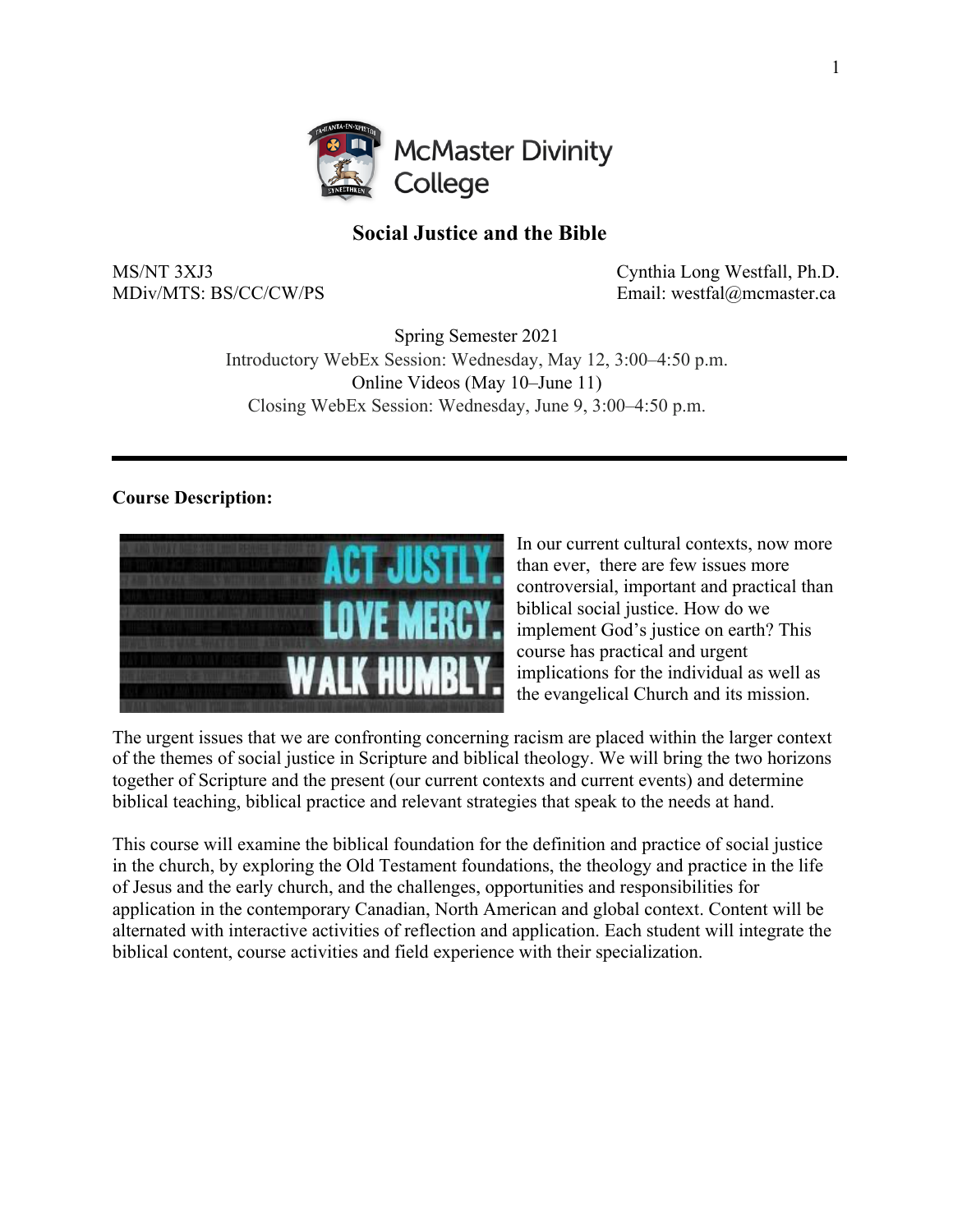#### **Specializations**

This course is an elective for specializations in Biblical Studies (BS), Church and Culture (CC), Christian Worldview (CW) and Pastoral Studies (PS).

## *Biblical Studies*

Students taking this as a Biblical Studies (BS) course will be encouraged to explore biblical social justice through the research of biblical content and the development of a biblical theology that is exegetically responsible and interacts critically with scholarship that acknowledges the history of the discussion of biblical social justice, with applications that embrace the complexity of contemporary culture(s).

## *Church and Culture*

Students taking this as a Church and Culture (CC) course are encouraged to explore biblical social justice in the interface of the Church and the contemporary world in the theology and its practice in your targeted context(s) such as missions, development, evangelism, the emerging church, cultural context, preaching, or worship.

## *Christian History and Worldview (CW)*

Students taking this as a Christian Worldview (CW) course are encouraged explore a biblical and theological foundation of biblical social justice as well as tools, methods and opportunity for the engagement and dialogue with other worldviews that are targeted in your specialization particularly historical contexts and cross-cultural contexts.

## *Pastoral Studies*

Students taking this as a Pastoral Studies (PS) course are encouraged to explore how biblical social justice can be understood, practiced and transmitted in your target area(s) such as leadership strategies, ethical decisions, and pastoral care as well as worship, teaching and preaching.

Doctor of Practical Theology (DPT) students will have separate syllabi with requirements appropriate to their degree.

## **Course Objectives:**

Through the course work and assignments, the student will:

## *Knowing*

- Understand the biblical basis for the practice of social justice for the individual, the church, society and global contexts.
- Learn exegetical principles that bring the diverse horizons together of the Old Testament contexts, the New Testament contexts and our contemporary contexts.

## *Being*

- Be a person committed to personal and communal righteousness
- Be a person who integrates tangible connections between Scripture, theology and action.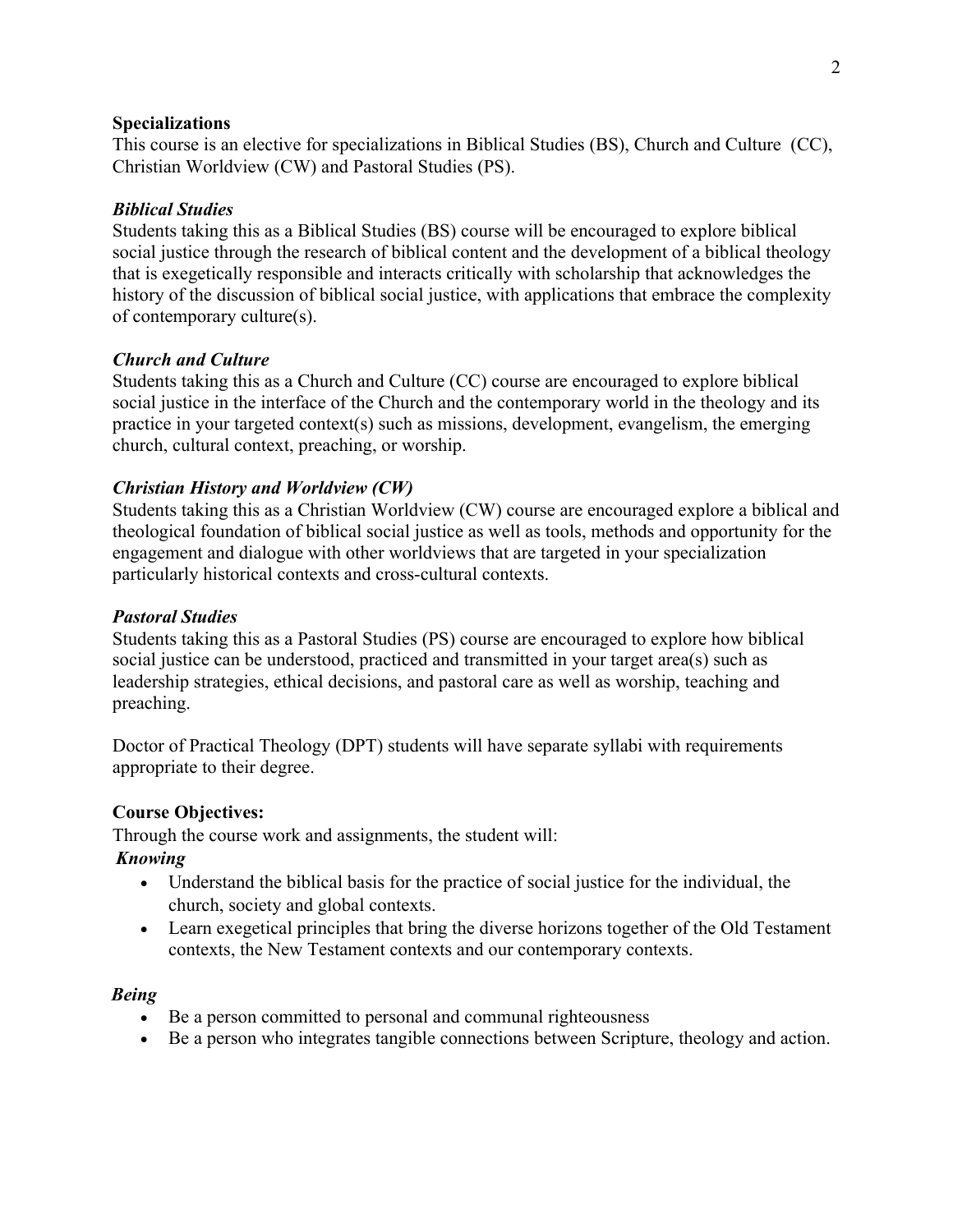### *Doing*

- Research a biblical topic/theme, passage or practice that is relevant to one's specialization and relates to the Church and current personal and communal practice.
- Interact critically with current biblical scholarship on social justice
- Develop a life map centered on social justice.
- Engage in field experience in which social justice is being enacted in local contexts and theologically reflect on that experience.

## **Course Requirements**

## *View Online Videos* (attendance)

Students are required to view all online videos online and submit an attendance report on **June 25** on A2L Assessments:Assignments:Attendance

## *Online Participation* (15%)

There will be a couple of venues in which you will be expected to participate in weekly activities and contribute to A2L and Padlet:

- You will submit Exegetical Worksheets to A2L in in response to each video series.
- You will post a minimum of twice a week in the discussion forum.
- You will respond to the contribution/content/topics of a minimum of five others weekly.
- You will post at current event to Padlet once a week
- You will meet weekly for course discussion

## *Reading* (10%)

Complete the required reading for the course and submit a reading report of the percentage of reading completed on time on **June 25** and submit the total percentage to Assessment:Assignments:Reading Report.

## *Assignments*

## *Field Experience and Theological Reflection* (20%)

The student will volunteer and/or observe social justice in an on-site location (suggestions distributed in class) write a 5 page theological reflection on the experience based on the MRS model for spiritual reflection. **It is due midnight, June 25.** Submit to A2L Assessments:Assignments:Field Experience.

## *Development of a Life Map Centred on Social Justice* (30%)

Summarize your personal theology concerning social justice, integrating content, activities and issues covered in class. **It is due 3 p.m. June 9.** Submit it to A2L Assessment:Assignments:Life Map.

Utilizing the tools given in the video, design a map (model) with the following sections:

- Establish your own identity, which is the context for personal biblical social justice
- Identify your experience of biblical social justice through your life story
- Identify your areas of responsibility, circle of influence and passion
- Summarize your unique calling to social justice
- Clarify the biblical basis for welcoming the other in your area(s) of interest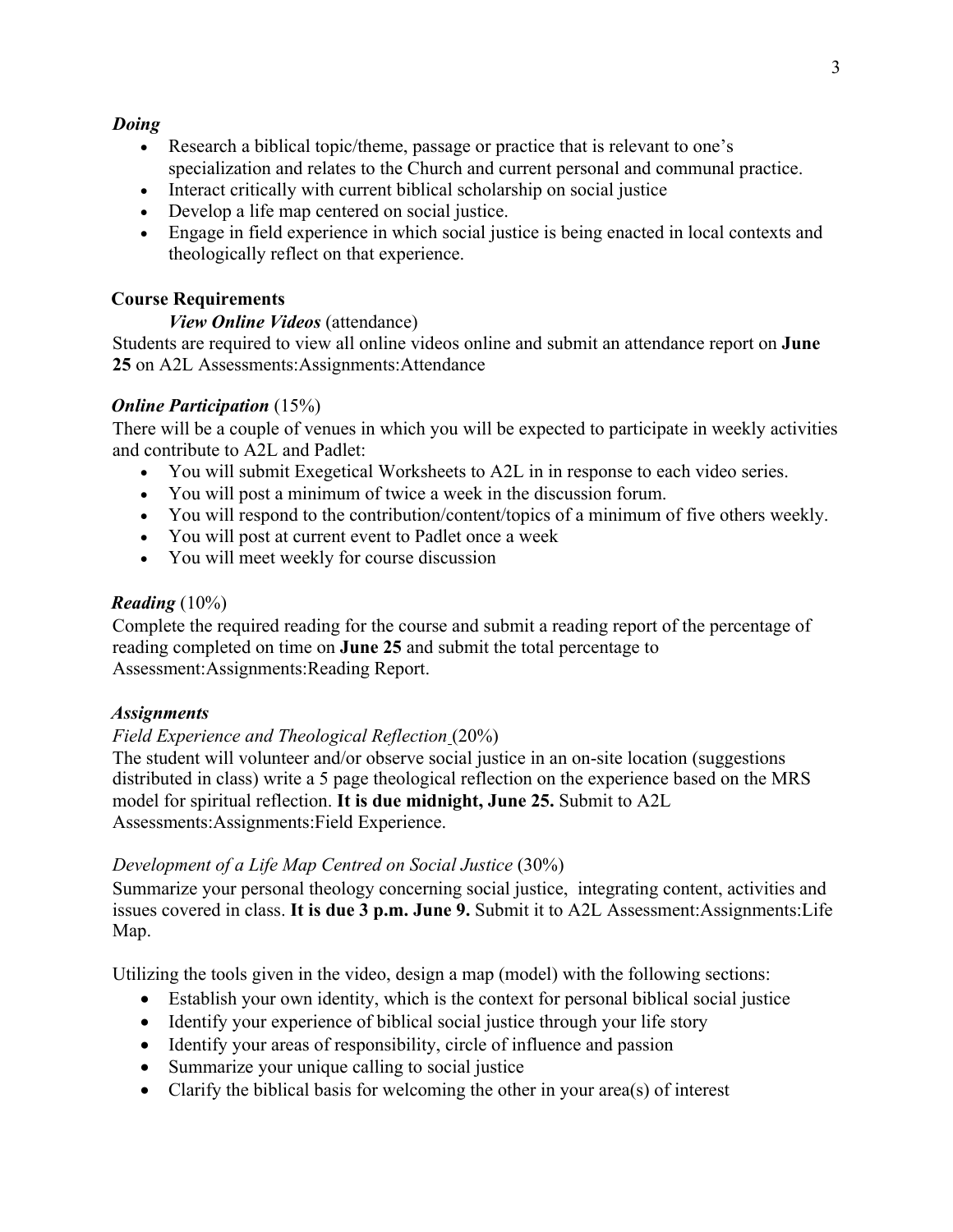- Problem-solve any challenges and barriers
- Praxis: Plan to implement necessary changes.
- In summary, write your personal mission statement. Detailed instructions for the Life Map will be available in an online presentation.

The Life Map should be a minimum of 10 pages long and follow the MDC Style Guide http://www.macdiv.ca/students/documents/MacStyleGuide.pdf

# *Choice of Project: Exegetical Paper, Research Paper or Portfolio Project* (30%)

The Research, Exegetical paper or Portfolio Project is **due midnight, June 25.** Submit it in PDF form to Assessment:Assignments:Paper. **No papers will be accepted after June 25.**

## **Submit your choice of project: topic of research paper, passage for exegetical paper or description of portfolio project by May 28.**

Exegetical Papers should follow the Steps to Exegesis which are posted in A2L.

Research papers should on the issue of social justice with the focus on Jesus or the early church—that is, you may select an Old Testament passage or motif instead of a passage or motif from the New Testament, but apply a Christological lens or focus on its connection with the early church or the New Testament.

- Length & style: It should approximately 3000 words (about 12 pages) of text, excluding footnotes and bibliography. For all matters of style and form, consult the McMaster Divinity College Style Guidelines for Essays and Theses: http://www.macdiv.ca/students/documents/MacStyleGuide.pdf
- There should be a minimum of 15 academic sources used in the footnotes and bibliography, and DeSilva does not qualify as one of those 15 sources.
- Approach: Choose a topic in Social Justice in the New Testament (or from the perspective of New Testament interpretation) with a contemporary application.

Portfolio projects should largely be determined by your specialization. Creativity is encouraged. You may choose to design an artifact: an art project, poetry or song, but in that case, you must also submit a written detailed description of exactly how your artifact utilizes, interprets and applies Scripture and the principles of biblical interpretation of the course. Marking will be based on:

- How the message and content utilizes and applies Scripture and the principles of biblical welcome studied in the course as the primary goal.
- The appropriateness of the project for the identified target group,
- The quality and proficient use of the medium
- The estimated effort expended on the project (it should be nearly equal to the effort of a 15 pg. exegetical paper).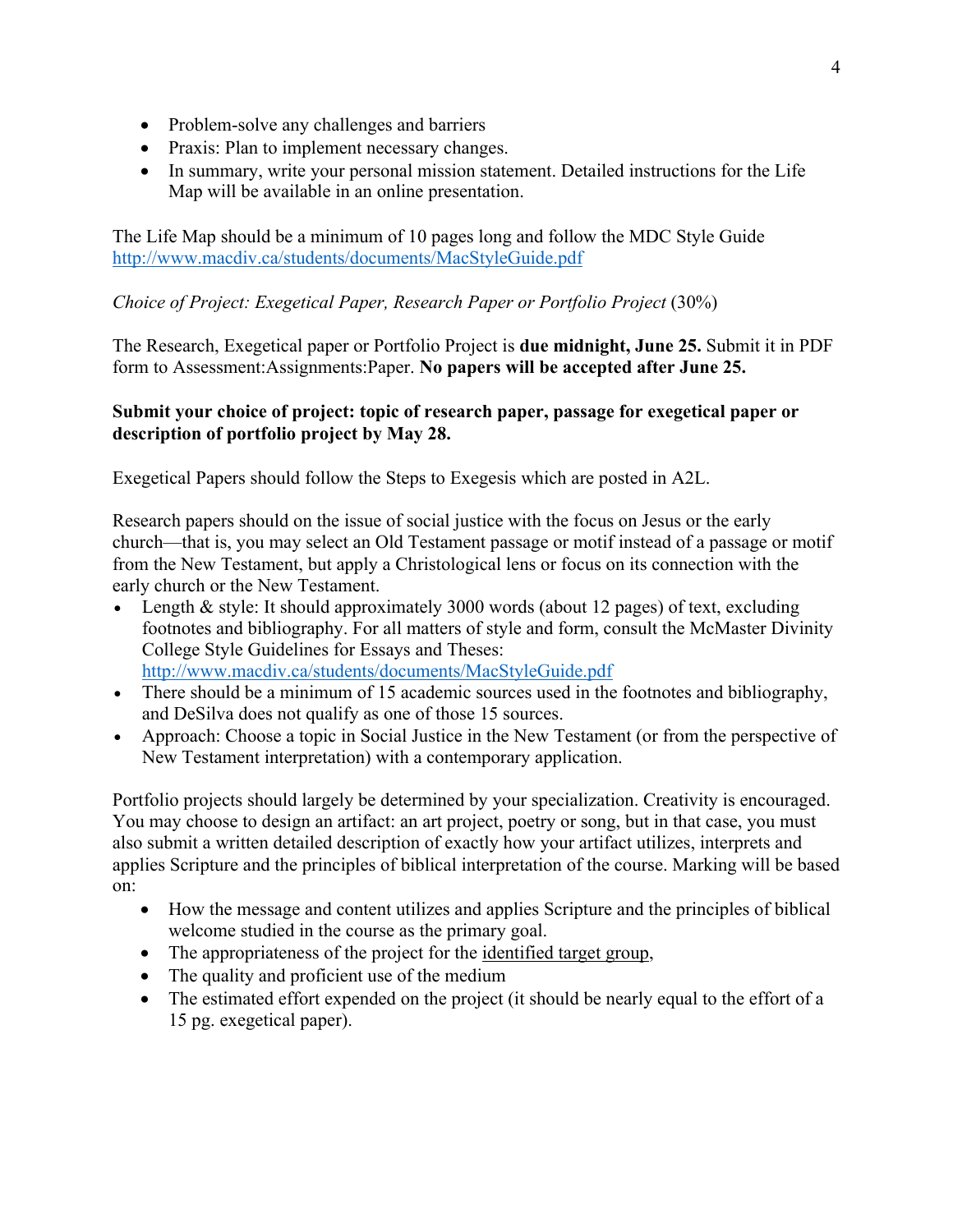#### **Grading Summary**

| Life Map                     | 25% |
|------------------------------|-----|
| Research Paper               | 30% |
| Theological Reflection on FE | 20% |
| Reading                      | 10% |
| Participation                | 15% |

#### **Textbooks and Materials**

#### *Required*

Nardoni, Enrique. *Rise Up, O Judge: A Study of Justice in the Biblical World.* Grand Rapids MI: Baker Academic, 2001. 368 pp.

Westfall, Cynthia Long and Bryan Dyer. *The Bible and Social Justice: Old Testament and New Testament Foundations for the Church's Urgent Call.* Eugene, OR: Wipf & Stock, 2016. Readings in the DropBox: Cynthia Long Westfall, "Male and Female: One in Christ: Galatians  $3:26 - 29."$ 

#### *Recommended*

Sider, Ronald J. *Rich Christians in an Age of Hunger: Moving from Affluence to Generosity*. Nashville, TN: Thomas Nelson, 2015.

Tisby, Jemar. *The Color of Compromise: The Truth about the American Church's Complicity in Racism*. Grand Rapids, MI: Zondervan, 2019.

#### *Textbook Purchase*

The bookstore will be open for in-person shopping by appointment only. Textbooks can be ordered ahead of time with free delivery by contacting Bernice at  $books@readon.ca.$ 

#### *Additional Materials*

Any handouts for lectures and class discussion will be made available before class online in the course A2L.

Further procedures and guidance for assignments will be given in announcements online.

#### **Classroom Behavior**

#### *Attendance*

Students are required to be listen to all videos and submit an attendance report on **June 25.**

#### *Participation*

Please respect the opinions of others without disrespect or ridicule, even if you do not agree with them. However, feel free to respond logically and critically in an orderly manner. Similarly content in all papers should be irenic while it may critique alternate positions.

Students are not to carry on off-topic conversations on the phone, chat or on the internet during online sessions.

Students who fail to respect these guidelines will be dismissed from the class with consequences.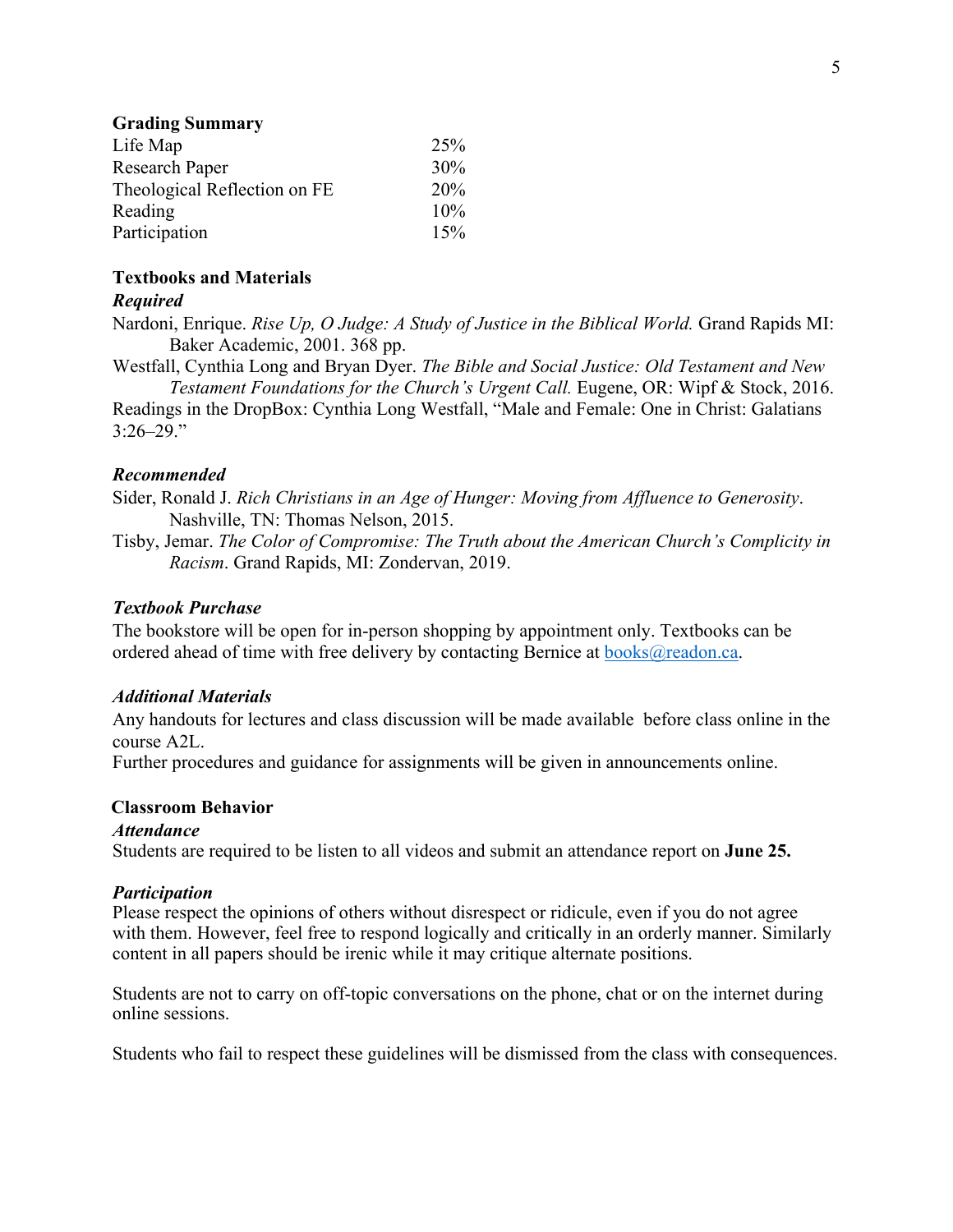**Late Assignments** lose 2% each day for 7 days, and then 4% a day up to 30%. However, no assignments will be accepted after **June 25**.

## **MDC Policies**

## *Academic Honesty*

Academic dishonesty is a serious offence that may take any number of forms, including plagiarism, the submission of work that is not one's own or for which previous credit has been obtained, and/or unauthorized collaboration with other students. Academic dishonesty can result in severe consequences, e.g., failure of the assignment, failure of the course, a notation on one's academic transcript, and/or suspension or expulsion from the College.

Students are responsible for understanding what constitutes academic dishonesty. Please refer to the Divinity College Statement on Academic Honesty  $\sim$ 

http://www.mcmasterdivinity.ca/programs/rules-regulations

## *Gender Inclusive Language*

McMaster Divinity College uses inclusive language for human beings in worship services, student written materials, and all of its publications. In reference to biblical texts, the integrity of the original expressions and the names of God should be respected. The NRSV and TNIV are examples of the use of inclusive language for human beings. It is expected that inclusive language will be used in chapel services and all MDC assignments.

#### *Style*

All stylistic considerations (including but not limited to questions of formatting, footnotes, and bibliographic references) must conform to the McMaster Divinity College Style Guidelines for Essays and Theses

Failure to observe appropriate form will result in grade reductions.

## **Office Hours:**

at https://mcmaster.webex.com/meet/westfal Available by appointment

> **Please Note: This syllabus is the property of the instructor and is prepared with currently available information. The instructor reserves the right to make changes and revisions up to and including the first day of class.**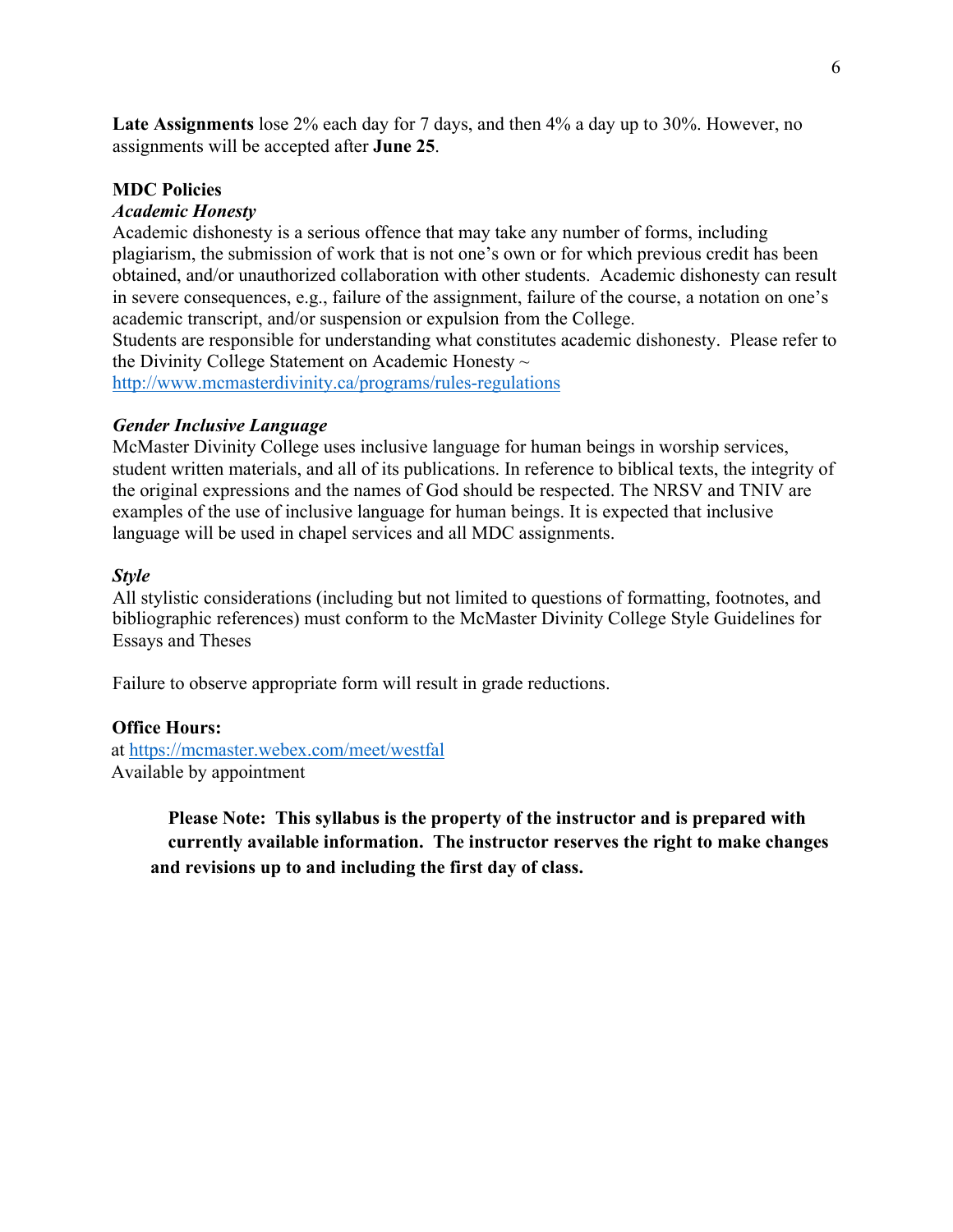| <b>Date</b>                | <b>Social Justice Topic</b>                                                                                                                                                                                                                                 | Reading                                                                                                          | <b>Class Activity</b>                                                                                                                                                                                           |
|----------------------------|-------------------------------------------------------------------------------------------------------------------------------------------------------------------------------------------------------------------------------------------------------------|------------------------------------------------------------------------------------------------------------------|-----------------------------------------------------------------------------------------------------------------------------------------------------------------------------------------------------------------|
| <b>May</b><br>$10 - 16$    | <b>Introductory WebEx Session:</b><br>Wednesday, May 12, 3-4:50 pm<br>Video: Overview of Social Justice<br>Video: Historical Contexts<br>Video: OT Law                                                                                                      | Nardoni, 1-94<br>Westfall, 1-34                                                                                  | <b>Current events: each student</b><br>uploads a relevant news article<br>Identify areas of concern<br>Develop a working definition<br>Identify current issues/responses                                        |
| <b>May</b><br>$17 - 23$    | Video: OT Narratives<br>Video: OT Wisdom Literature<br>Video: OT Poetry<br>Wednesday, May 19, 3-4:50 pm<br><b>Online Discussion on Narratives</b><br>and Social Justice                                                                                     | Nardoni, 99-150<br>Westfall 35-63                                                                                | <b>Current events: each student</b><br>uploads a relevant news article<br>Bring examples of songs & poetry<br><b>Tell Stories</b><br>Engage in songs & poetry<br>Identify contemporary wisdom<br>genres         |
| <b>May</b><br>$24 - 30$    | Video: OT & Second Temple<br>Prophecy & Apocalyptic<br>Video: Jesus-life & teaching<br>Video: Early Church/Jewish<br>Christianity<br>Wednesday, May 26, 3-4:50 pm<br><b>Online Discussion Jesus and Social</b><br>Justice<br>Submit project choice: May 28. | Nardoni, 151-262 &<br>290-304<br>Westfall, $64-124$ &<br>$152 - 75$                                              | <b>Current events: each student</b><br>uploads a relevant news article<br>Use of fiction/media<br>Developing a personal mission<br>statement<br>Addressing church policy/mission<br>and defining responsibility |
| <b>May 31-</b><br>June 6   | Video: Pauline Epistles<br>Video: Early Christian Eschatology<br>Wednesday, June 2, 3-4:50 pm<br><b>Online Discussion</b> on questions<br>about Life Maps & final<br>project/paper                                                                          | Nardoni, 263-89 &<br>$304 - 24$<br>Westfall, 125-51 &<br>176-97<br>Westfall, "Male and<br>Female: One in Christ" | <b>Current events: each student</b><br>uploads a relevant news article<br>Cross-cultural practices<br>Strategize effective missions<br>Trajectories, probability, and<br>Prediction                             |
| June<br>$7 - 11$<br>June 9 | Video: Conclusion to the course<br>Life Map due at 3 p.m.<br><b>Closing WebEx Session:</b><br>Wednesday, June 9, 3:00-4:50                                                                                                                                  |                                                                                                                  | <b>Presentations of Life Maps at</b><br>closing online WebEx session                                                                                                                                            |
| June 25<br>midnight        | <b>Reading Report due</b><br><b>Attendance Report due</b><br><b>Field Experience and Theological Reflection due</b><br><b>Research/Exegetical Paper due</b>                                                                                                 |                                                                                                                  |                                                                                                                                                                                                                 |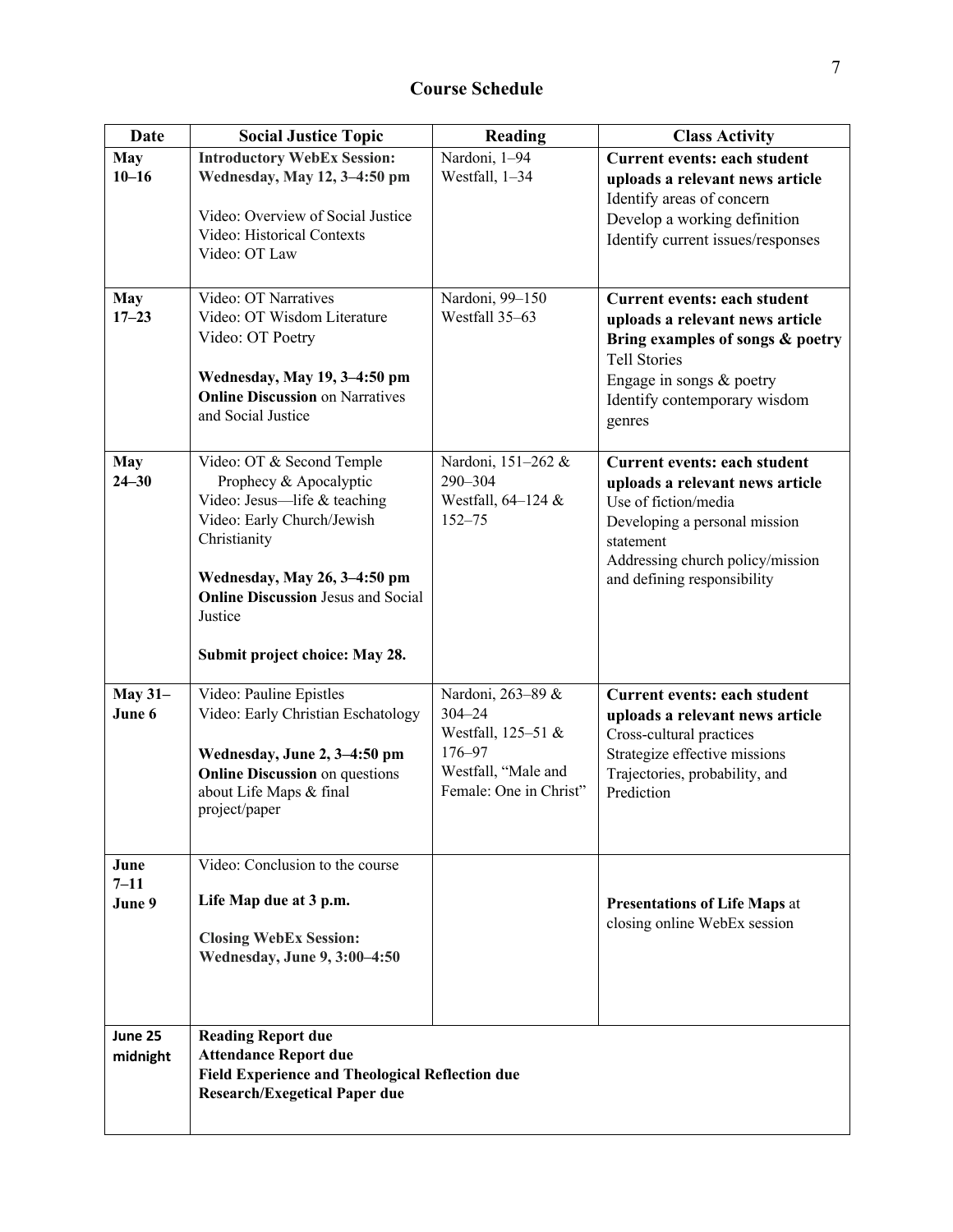#### *Select Bibliography*

- Birch, Bruce C. *Let Justice Roll Down: The Old Testament Ethics and Christian Life*. Louisville, KY: Westminster/John Knox, 1991.
	- \_\_\_\_\_. *What Does the Lord Require? The Old Testament Call to Social Witness*. Louis, KY: Westminster John Knox Press, 1985.
- Cone, James H. *The Cross and the Lynching Tree*. New York: Orbis, 2011.
- Dempsey, Carol J. *Hope Amidst the Ruins: The Ethics of Israel's Prophets*. St. Louis: Chalice, 2000.
- Du Mez, Kristen Kobes. *Jesus and John Wayne: How White Evangelicals Corrupted a Faith and Fractured a Nation.* New York: Liveright, 2020.
- Donahue, John R. *What does the Lord Require? A Bibliographical Essay on the Bible and Social Justice.* Series IV--Study Aids on Jesuit Topics, 23. Revised ed. Saint Louis, MO: Institute of Jesuit Sources, 2000.
- \_\_\_\_\_. *Seek Justice That You May Live: Reflections and Resources on the Bible and Social Justice.* Mahwah, NJ: Paulist, 2014.
- Elliott, J. H. *A Home for the Homeless: A Social-Scientific Criticism of 1 Peter, Its Situation and Strategy*. Eugene, OR: Wipf & Stock Publishers, 2005.
- Epzstein, Léon. *Social Justice in the Ancient Near East and the People of the Bible*. Trans. by J. Bowden; London: SCM, 1986.
- Hamilton, Jeffries M. *Social Justice and Deuteronomy: The Case of Deuteronomy 15*. Atlanta: Scholars, 1992.
- Henriot, Peter J., Edward P. DeBerri, and Michael J. Schultheis. *Catholic Social Teaching: Our Best Kept Secret*. Maryknoll, NY: Orbis, 1998.
- Houston, Walter. *Contending for Justice: Ideologies and Theologies of Social Justice in the Old Testament*. London: T&T Clark, 2008.
- \_\_\_\_\_. *Justice: The Biblical Challenge*. Biblical Challenges in the Contemporary World. London: Equinox, 2010.
- Howard-Brook, Wes. *Becoming Children of God: John's Gospel and Radical Discipleship*. Maryknoll, NY: Orbis, 1999.

Janzen, Waldemar. *Old Testament Ethics: A Paradigmatic Approach.* Louisville, KY: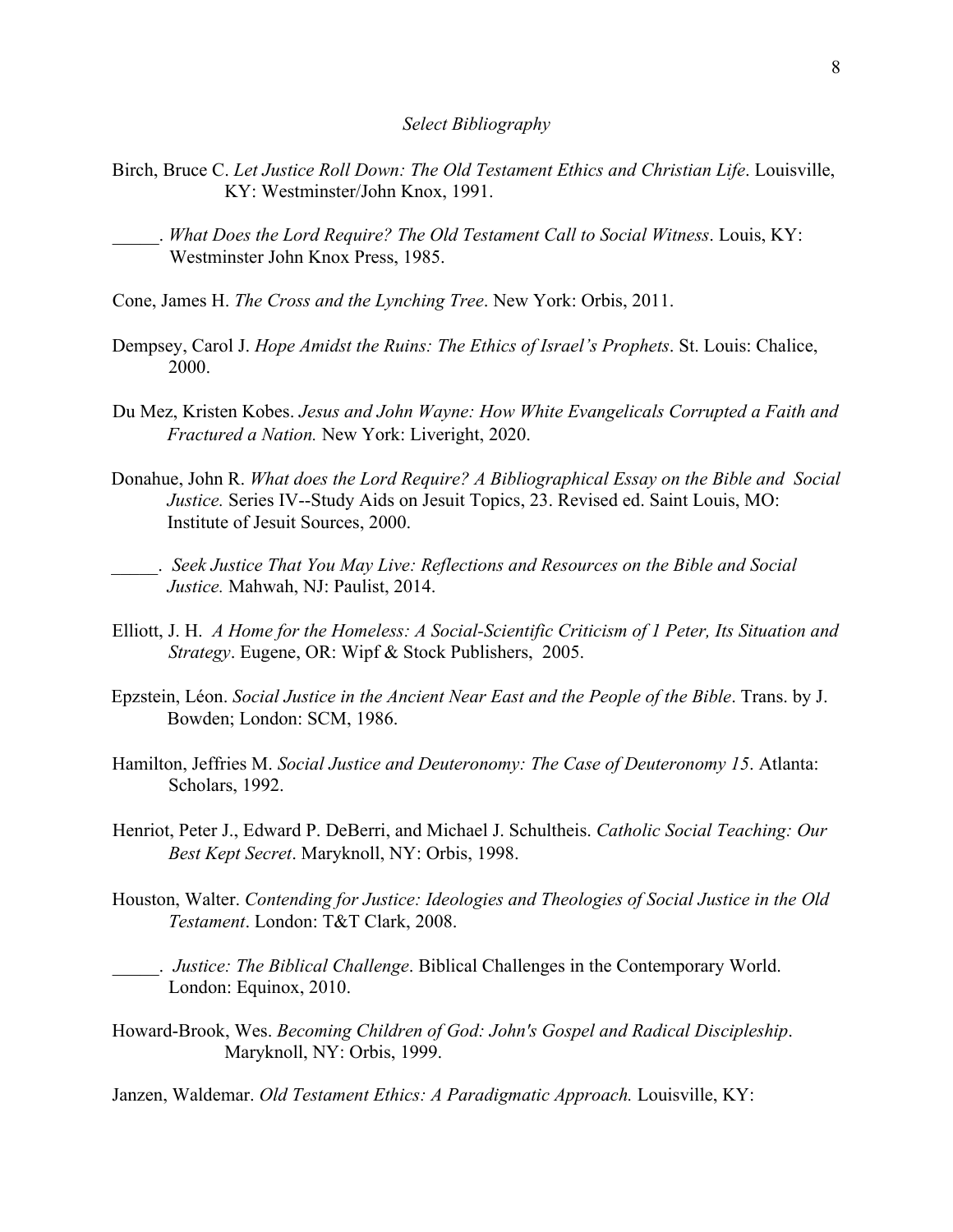Westminster John Knox Press, 1994.

- Karris, Robert J., OFM. *Jesus and the Marginalized in St. John's Gospel.* Collegeville: Liturgical Press, 1990.
- Keller, Timothy. *Generous Justice: How God's Grace Makes Us Just.* New York: Penguin, 2012.
- Keeran, Daniel. *Radical Christianity: Peace and Justice in the New Testament* . Victoria, BC: Counsellor Publishing, 2006.
- Lohfink, Norbert F. *Option for the Poor: The Basic Principle of Liberation Theology in the Light of the Bible*. N. Richmond Hills, TX: BIBAL, 1987.
- Malchow, Bruce V. *Social Justice in the Hebrew Bible: What Is New and What Is Old.* Collegeville, MN: Liturgical Press, 1996.
- Malina, Bruce J., and Richard L. Rohrbaugh. *Social-Science Commentary on the Gospel of John.* Minneapolis: Fortress, 1998.
- Marshall , Christopher D. *Beyond Retribution: A New Testament Vision for Justice, Crime, and Punishment*. Studies in Peace and Scripture; Grand Rapids, MI: Eerdmans, 2001.
- McCaulley, Esau. *Reading While Black: African American Biblical Interpretation as an Exercise in Hope*. Downers Grove, IL: IVP Academic, 2020.
- Myers, Ched. *Binding the Strong Man: A Political Reading of Mark's Story of Jesus*, Maryknoll, N.Y.: Orbis Books, 1988.
- Nardoni, Enrique. *Rise Up, O Judge: A Study of Justice in the Biblical World.* Grand Rapids MI: Baker Academic, 2001.
- Nel, Philip Johannes, 'Social Justice as Religious Responsibility in Near Eastern Religions: Historic Ideal and Ideological Illusion.' *Journal of Northwest Semitic Languages* 26 (2000) 143–153.
- Paris, Peter J, and Olupona Jacob Obafemi Kehinde. *Religion and Poverty : Pan-African Perspectives*. E-Duke Books Scholarly Collection. Durham: Duke University Press, 2009.
- Paul, Greg. *God in the Alley: Being and Seeing Jesus in a Broken World*. Colorado Springs, CO: WaterBrook, 2004.
- Pleins, J. David. *The Social Visions of the Hebrew Bible: A Theological Introduction*. Westminster John Knox , 2001.

Reventlow, Henning Graf and Yair Hoffman (eds). *Justice and Righteousness: Biblical Themes*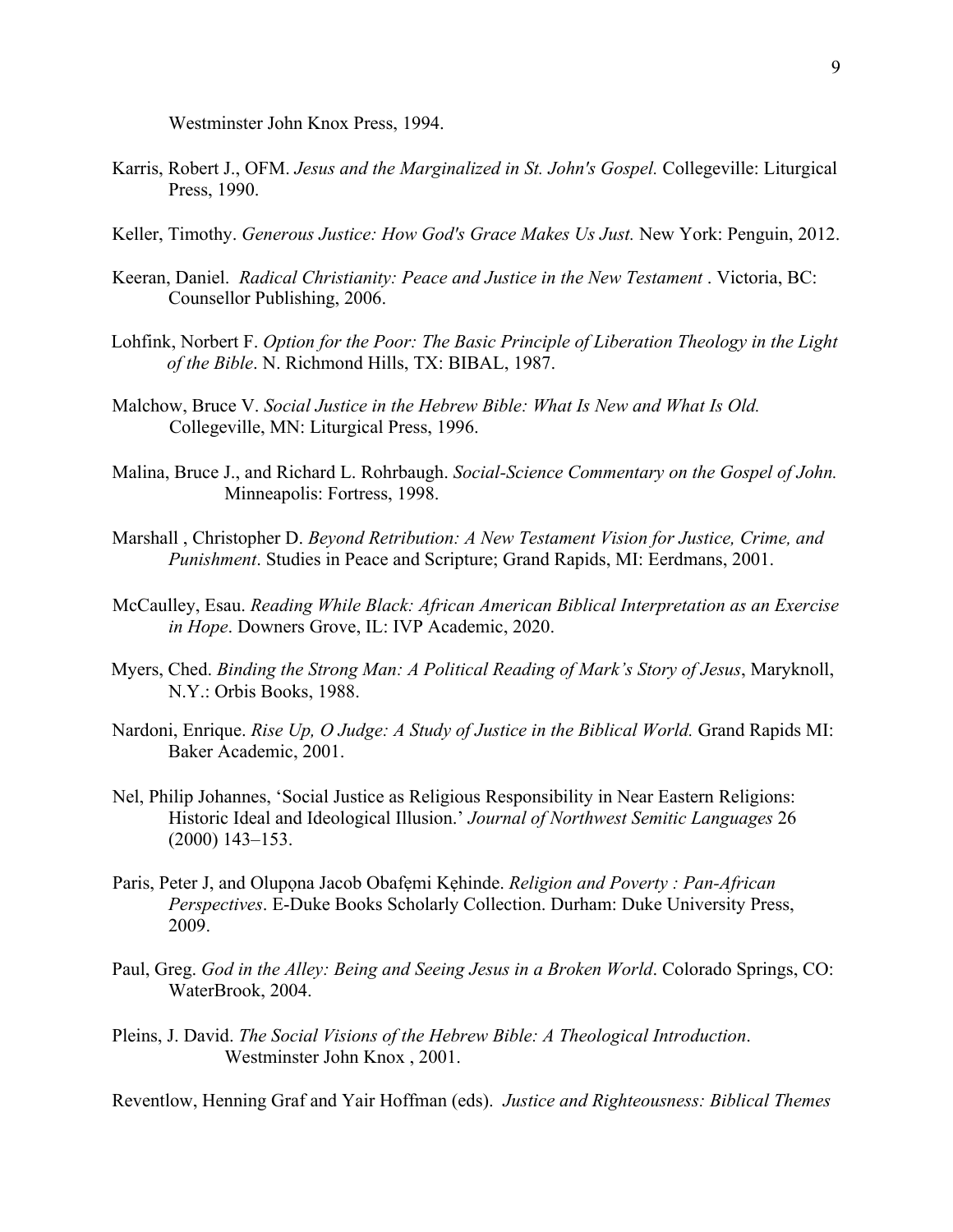*and their Influence.* JSOTSS 137; Sheffield: JSOT Press, 1992.

Ringe, Sharon. *Jesus, Liberation and the Biblical Jubilee*. Philadelphia: Fortress, 1985.

- Rodriguez, Dario Lopez. *The Liberating Message of Jesus: The Message of the Gospel of Luke*. Pentecostals, Peacemaking and Social Justice Series. Eugene, OR: Pickwick, 2012.
- Schiess, Kaitlyn and Michael Wear. *The Liturgy of Politics: Spiritual Formation for the Sake of Our Neighbor.* Downers Grove, IL: IVP, 2020.
- Sider, Ronald J. *Good News and Good Works: A Theology for the Whole Gospel*. Grand Rapids, MI: Baker, 1993.

- Swartley, Willard M. *Covenant of Peace: The Missing Peace in New Testament Theology and Ethics*. Grand Rapids, MI: Eerdmans, 2006.
- Talmez, Elsa. *The Scandalous Message of James: Faith Without Works Is Dead.* New York, NY: Crossroad, 2002.
- Tisby, Jemar. *The Color of Compromise: The Truth about the American Church's Complicity in Racism*. Grand Rapids, MI: Zondervan, 2019.
- **\_\_\_\_\_.** *How to Fight Racism: Courageous Christianity and the Journey Toward Racial Justice.*  Grand Rapids, MI: Zondervan, 2021.
- Warren, Michelle Ferrigno and Noel Castellanos. *The Power of Proximity: Moving Beyond Awareness to Action.* Downers Grove, IL: InterVarsity Press, 2017.
- Weinfeld, Moshe. *Social Justice in Ancient Israel and in the Ancient Near East.* Minneapolis, MN: Fortress, 1995.
- Wink, Walter. *Engaging the Powers: Discernment and Resistance in a World of Domination*. The Powers Trilogy, Vol. 3; Minneapolis, MN: Fortress Press, 1992.
	- \_\_\_\_\_. *Naming the Powers: The Language of Power in the New Testament*. The Powers Trilogy, Vol. 1. Philadelphia: Fortress Press, 1984.
- \_\_\_\_\_. *The Powers that Be: Theology for a New Millennium*. New York: Doubleday, 1999.
- \_\_\_\_\_. *Unmasking the Powers*: *The Invisible Forces That Determine Human Existence*. The Powers Trilogy, Vol. 2. Philadelphia: Augsburg Fortress Publishers, 1986.

\_\_\_\_\_. *Rich Christians in an Age of Hunger: Moving from Affluence to Generosity.* Nashville, TN: Thomas Nelson, 2005.